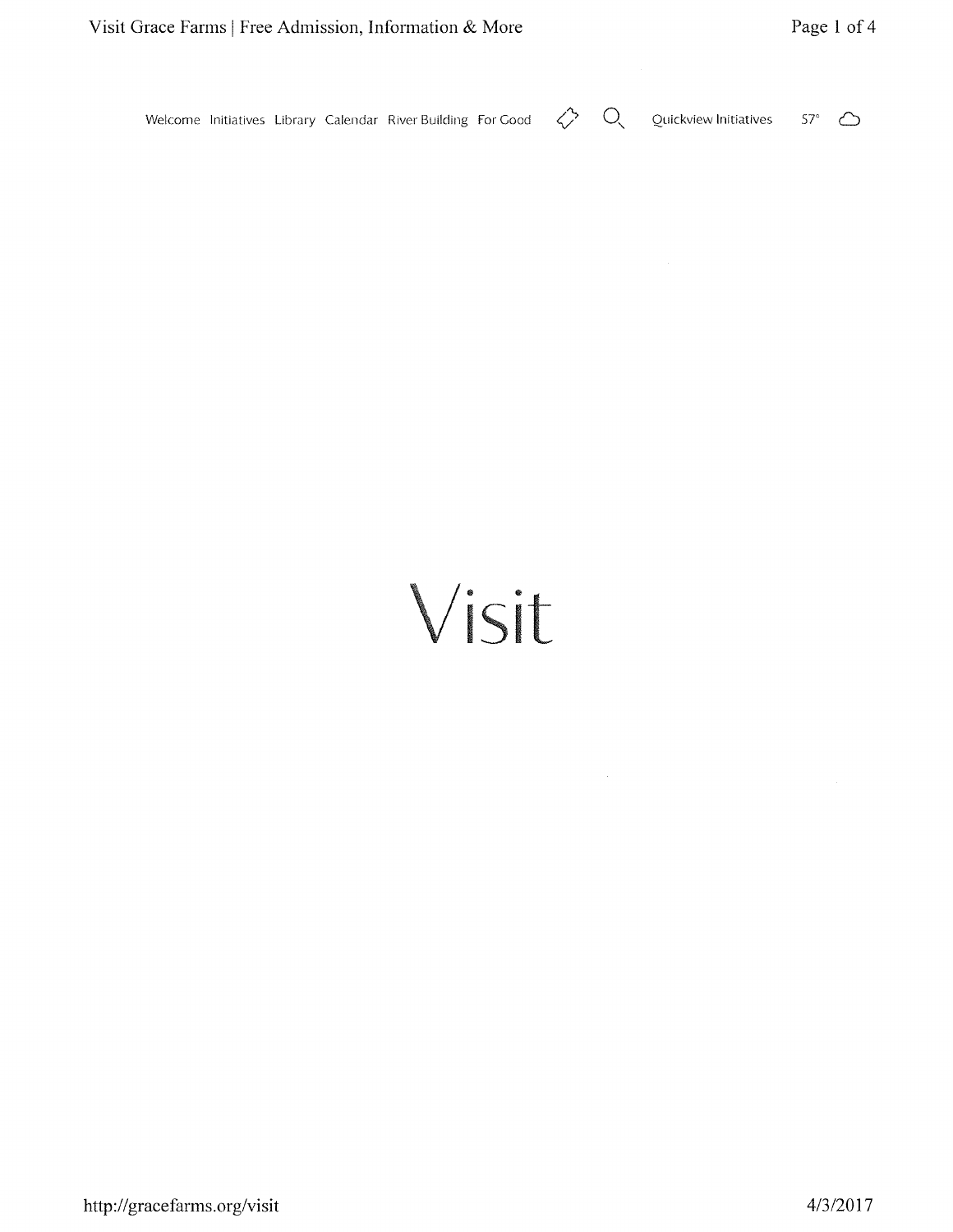Welcome Initiatives Library Calendar River Building For Good

Q Ouickview Initiatives 57'

#### Visiting Crace Farms

Grace Farms is a gift of open space to the community. Admission is free. All drivers parking at the facility during public hours will be offered a free day pass at our Entry Kiosk. Grace Farms public hours are Tuesday through Saturday 10 am to 6 pm, and Sunday noon to 6 pm.

#### Crace Farnrs Pass

To expedite entry and make use of special benefits, we suggest registering for a free Grace Farms Pass at the West Barn Welcome Center. The Grace Farms Pass includes access to an express entry lane and the option to borrow Grace Farms Library books for up to two weeks. The Library, one of the five glass-enclosed volumes of the River building, offers a complete selection of 1,400 books to borrow or to purchase, curated around Grace Farms' five core initiatives: nature, arts, justice, community, and faith. Please bring a valid identification to activate your pass.



Guided tours are offered every Wednesday and Saturday at 12:45 pm (\$25). Find more information on tours and how to sign up here.

Tea is offered in the Pavilion Tuesday-Friday from 11 am-3 pm; Saturday from 11 am-5 pm; & Sunday from 12-3 pm (\$5-\$10).

Commons: Refreshments and light fare are offered in the Commons Tuesday-Friday from 10 am-5 pm, Saturday from 10 am-5 pm, & Sunday from 12-5 pm. Lunch is served until 3 pm.

Court: Open recreation is available in the Court Tuesday through Saturday from 10 am to 6 pm and Sunday from 12 to 6 pm. Click here for a full schedule of Court activities.

Grace Farms is open to all visitors, but groups of 12 or more are required to contact guestrelations@gracefarmsfoundation.org prior to your visit. Grace Farms does not accommodate unannounced groups of 12 or more, please review our group policies.

Visit our FAO section for further information.

Page 2 of <sup>4</sup>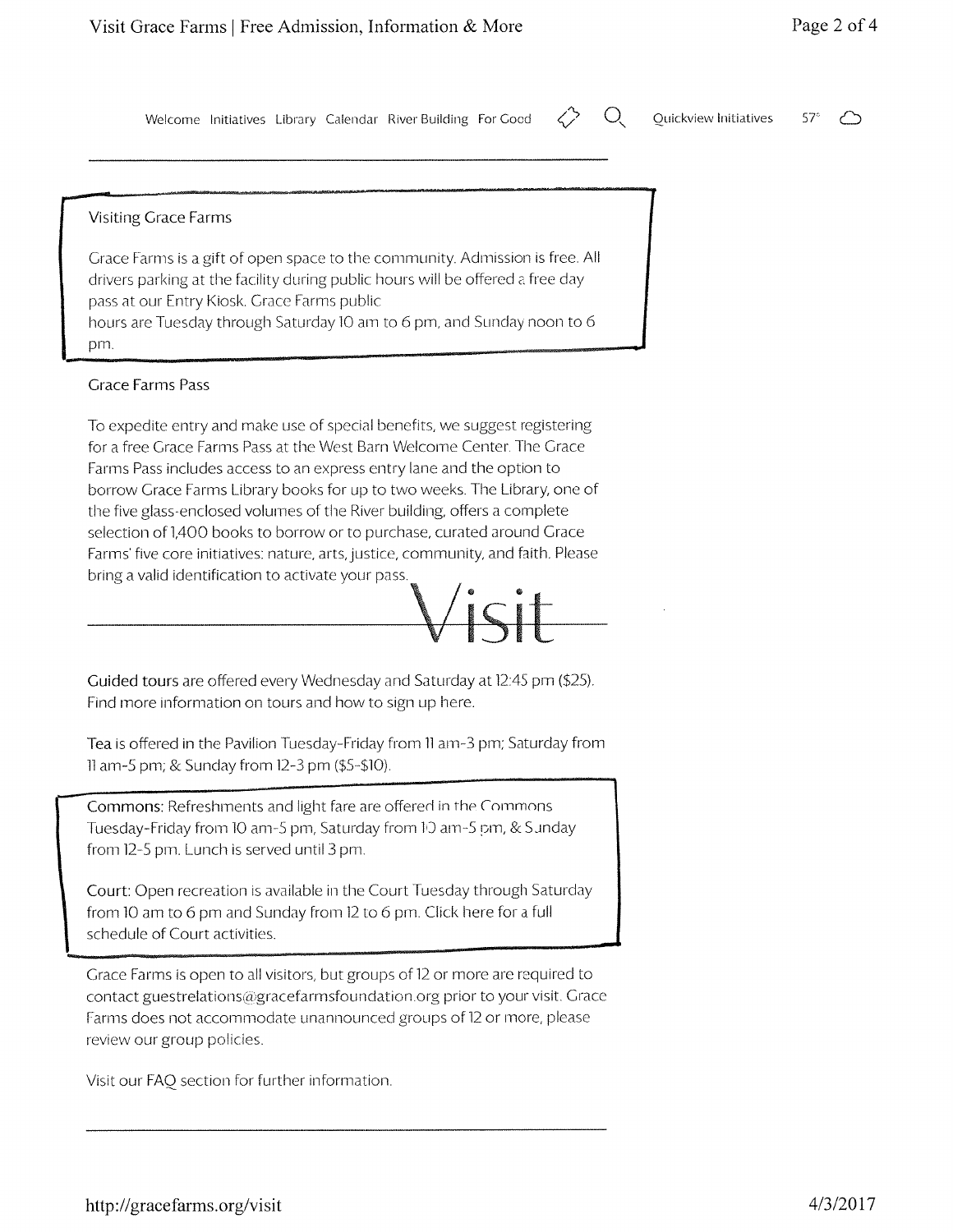| <b>Grace Farms Hours</b>       | Welcome Initiatives Library Calendar River Building For Good<br>Regular Programming       | Quickview Initiatives<br>$57^\circ$<br>Admission    |
|--------------------------------|-------------------------------------------------------------------------------------------|-----------------------------------------------------|
| Monday<br>Closed               | Court<br>Pick-Up Basketball                                                               | Free                                                |
| Tuesday-Saturday<br>10 am-6 pm | Tuesday-Sunday, II am-6 pm                                                                | Donate to support our initiatives<br>Get directions |
| Sunday<br>12 pm-6 pm           | Court<br>GCC/GFF Open Volleyball<br>Tuesday; 6:30 pm-8:30 pm<br>Thursday: 6:30 pm-8:30 pm |                                                     |
|                                | Court<br>Pickleball                                                                       |                                                     |
|                                | Tuesday-Thursday; 10:15 am-12 pm                                                          |                                                     |
|                                | Library<br><b>Reading Resources</b>                                                       |                                                     |
|                                | Tuesday-Saturday; 10 am-6 pm<br>Sunday, 12 pm-6 pm                                        |                                                     |
|                                | <b>Sanctuar</b><br>Grace Continuity Charch Service<br>Sunday; 9:30                        |                                                     |
|                                | Commons<br><b>Grace Community Church Service</b>                                          |                                                     |
|                                | Sunday; 5 pm                                                                              |                                                     |
|                                |                                                                                           |                                                     |

## Parking

Grace Farms offers free on-site parking during operating hours. The main South Parking Lot is located adjacent to the Welcome Center in the West Barn. Event parking is generally located in the South Parking Lot, but may vary by event, so please check your ticket for details. Bicycle racks are also available. By signing up for a free annual pass, guests are offered express gate access and on-site benefits.

# Accessibility

Grace Farms and its buildings are fully ADA accessible. There are a number of reserved parking spaces in the primary South Parking Lot, and our hospitality staff is dedicated